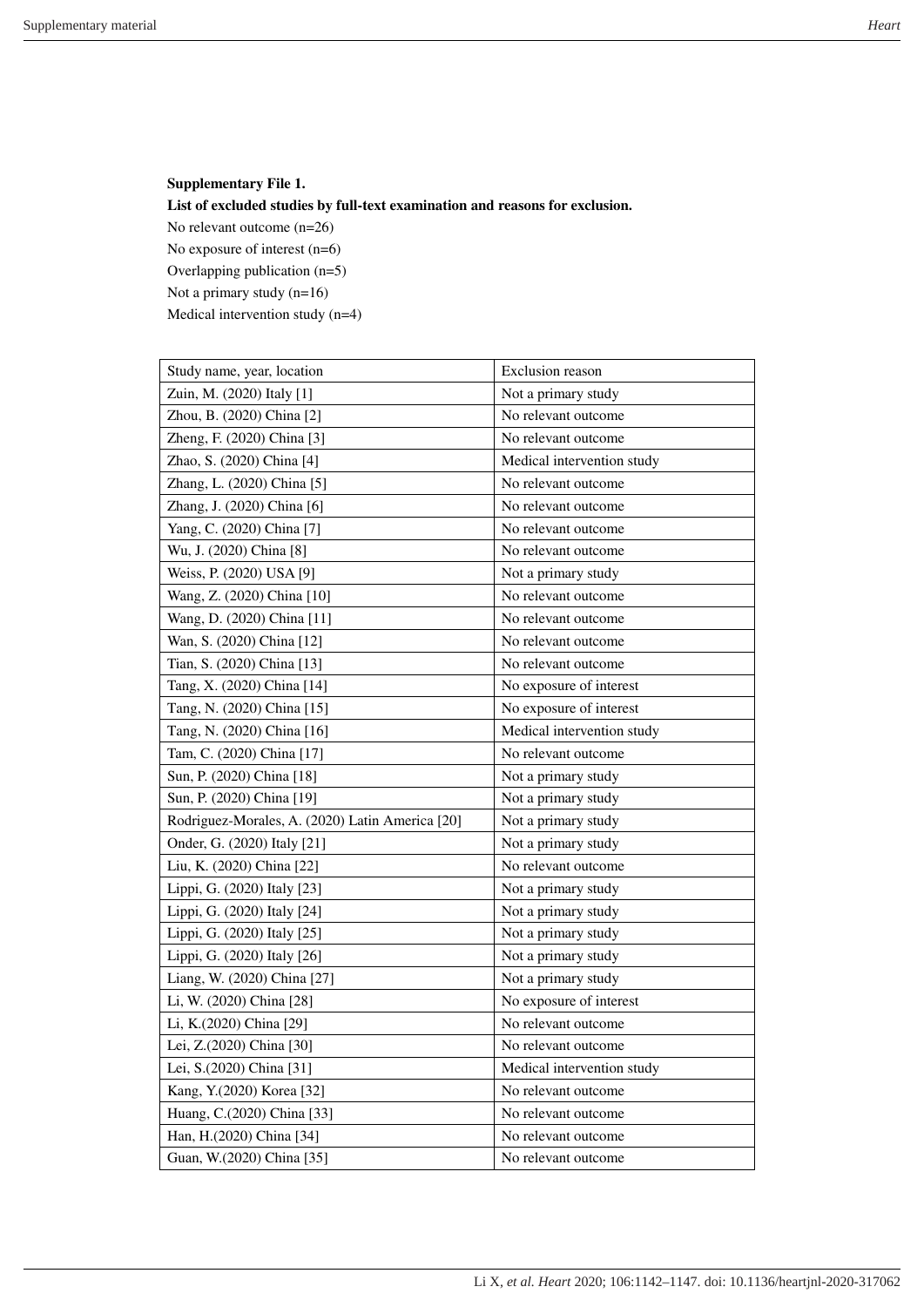| Gaze, D. (2020) U.K. [36]                    | Not a primary study        |
|----------------------------------------------|----------------------------|
| Fu, L. (2020) China [37]                     | Not a primary study        |
| Feng, Y. (2020) China [38]                   | No relevant outcome        |
| Du, R. (2020) China [39]                     | No relevant outcome        |
| Dong, N. (2020) China [40]                   | No relevant outcome        |
| Conticini, E. (2020) Italy [41]              | No exposure of interest    |
| Chen, N. (2020) China [42]                   | No exposure of interest    |
| Chen, C. (2020) China [43]                   | No relevant outcome        |
| Cai, Q. (2020) China[44]                     | No relevant outcome        |
| Bonow, R. (2020) U.S.A. [45]                 | Not a primary study        |
| Al-Rousan, N. (2020) Korea[46]               | No exposure of interest    |
| Linschoten, M. (2020) Neitherland [47]       | No relevant outcome        |
| CDC COVID-9 Response Team. (2020) U.S.A.[48] | No relevant outcome        |
| Leung, C. (2020) Australia [49]              | No relevant outcome        |
| Grein, J. (2020) U.S.A. [50]                 | Medical intervention study |
| Dey, S. (2020) Bangladesh [51]               | Not a primary study        |
| Manish, B. (2020) India [52]                 | Not a primary study        |
| Wu, C. (2020) China [53]                     | Overlapping publication    |
| Wang, L. (2020) China [54]                   | Overlapping publication    |
| Ruan, Q. (2020) China [55]                   | Overlapping publication    |
| Du, R. (2020) China [56]                     | Overlapping publication    |
| Chen, T. (2020) China [57]                   | Overlapping publication    |
|                                              |                            |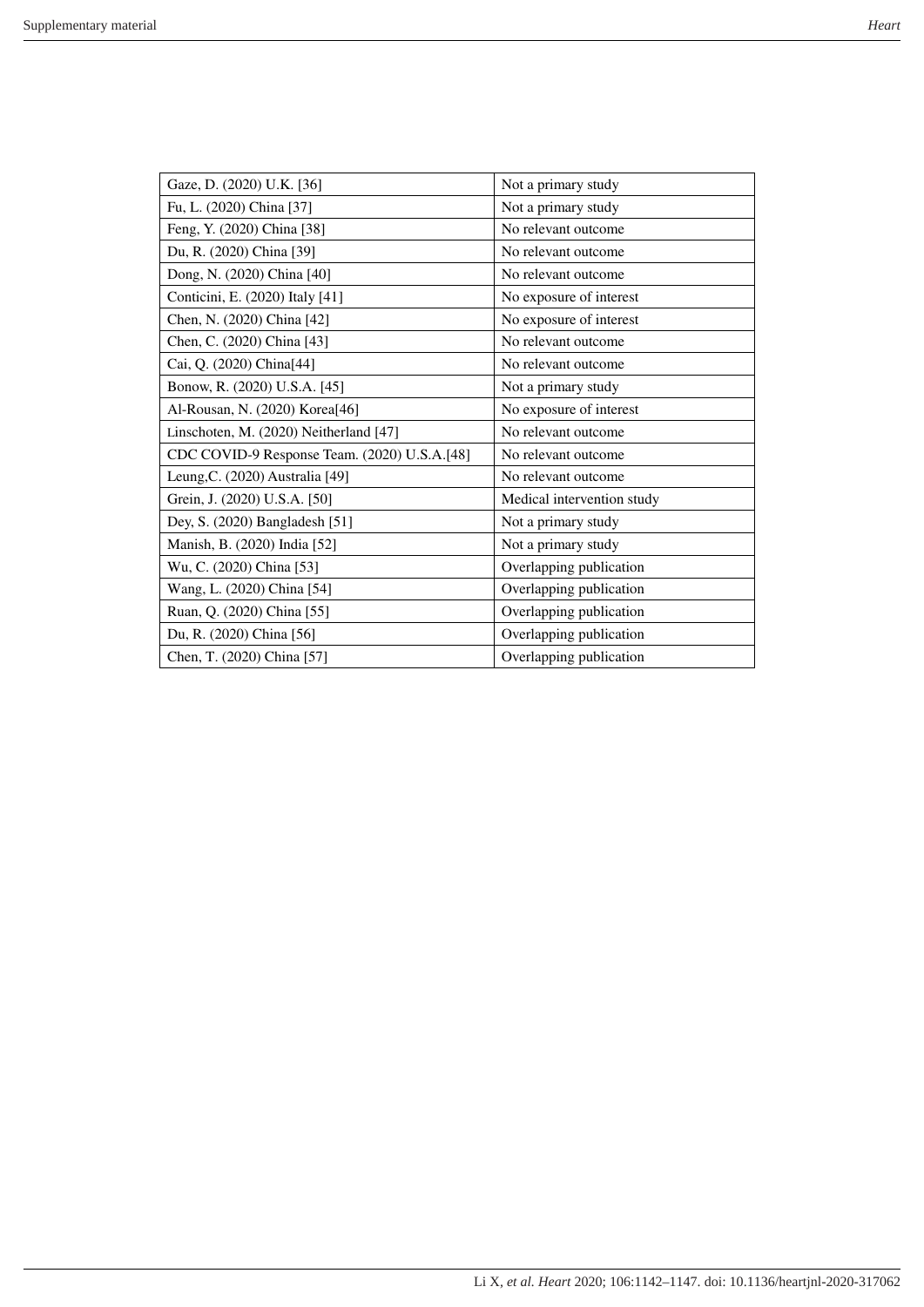<span id="page-2-0"></span>References

- <span id="page-2-1"></span>1. Zuin, M., G. Rigatelli, G. Zuliani, A. Rigatelli, A. Mazza, and L. Roncon, *Arterial hypertension and risk of death in patients with COVID-19 infection: systematic review and meta-analysis.* J Infect, 2020.
- <span id="page-2-2"></span>2. Zhou, B., J. She, Y. Wang, and X. Ma, *The Clinical Characteristics of Myocardial injury 1 in Severe and Very Severe Patients with 2019 Novel Coronavirus Disease.* The Journal of infection, 2020.
- <span id="page-2-3"></span>3. Zheng, F., W. Tang, H. Li, Y.X. Huang, Y.L. Xie, and Z.G. Zhou, *Clinical characteristics of 161 cases of corona virus disease 2019 (COVID-19) in Changsha.* European review for medical and pharmacological sciences, 2020. **24**(6): p. 3404-3410.
- 4. Zhao, S., K. Ling, H. Yan, L. Zhong, X. Peng, S. Yao, J. Huang, and X. Chen, *Anesthetic Management of Patients with COVID 19 Infections during Emergency Procedures.* Journal of cardiothoracic and vascular anesthesia, 2020. **34**(5): p. 1125-1131.
- <span id="page-2-4"></span>5. Zhang, L., F. Zhu, L. Xie, C. Wang, J. Wang, R. Chen, P. Jia, H.Q. Guan, L. Peng, Y. Chen, P. Peng, P. Zhang, Q. Chu, Q. Shen, Y. Wang, S.Y. Xu, J.P. Zhao, and M. Zhou, *Clinical characteristics of COVID-19-infected cancer patients: A retrospective case study in three hospitals within Wuhan, China.* Annals of oncology : official journal of the European Society for Medical Oncology, 2020.
- <span id="page-2-5"></span>6. Zhang, J.-J., X. Dong, Y.-Y. Cao, Y.-D. Yuan, Y.-B. Yang, Y.-Q. Yan, C.A. Akdis, and Y.-D. Gao, *Clinical characteristics of 140 patients infected with SARS-CoV-2 in Wuhan, China.* Allergy, 2020.
- <span id="page-2-6"></span>7. Yang, C. and Z. Jin, *An Acute Respiratory Infection Runs Into the Most Common Noncommunicable Epidemic-COVID-19 and Cardiovascular Diseases.* JAMA cardiology, 2020.
- <span id="page-2-7"></span>8. Wu, J., W. Li, X. Shi, Z. Chen, B. Jiang, J. Liu, D. Wang, C. Liu, Y. Meng, L. Cui, J. Yu, H. Cao, and L. Li, *Early antiviral treatment contributes to alleviate the severity and improve the prognosis of patients with novel coronavirus disease (COVID-19).* Journal of internal medicine, 2020.
- <span id="page-2-8"></span>9. Weiss, P. and D.R. Murdoch, *Clinical course and mortality risk of severe COVID-19.* Lancet (London, England), 2020. **395**(10229): p. 1014-1015.
- <span id="page-2-9"></span>10. Wang, Z., B. Yang, Q. Li, L. Wen, and R. Zhang, *Clinical Features of 69 Cases with Coronavirus Disease 2019 in Wuhan, China.* Clinical infectious diseases : an official publication of the Infectious Diseases Society of America, 2020.
- <span id="page-2-10"></span>11. Wang, D., B. Hu, C. Hu, F. Zhu, X. Liu, J. Zhang, B. Wang, H. Xiang, Z. Cheng, Y. Xiong, Y. Zhao, Y. Li, X. Wang, and Z. Peng, *Clinical Characteristics of 138 Hospitalized Patients With 2019 Novel Coronavirus-Infected Pneumonia in Wuhan, China.* Jama-Journal of the American Medical Association, 2020. **323**(11): p. 1061-1069.
- <span id="page-2-11"></span>12. Wan, S., Y. Xiang, W. Fang, Y. Zheng, B. Li, Y. Hu, C. Lang, D. Huang, Q. Sun, Y. Xiong, X. Huang, J. Lv, Y. Luo, L. Shen, H. Yang, G. Huang, and R. Yang, *Clinical features and treatment of COVID-19 patients in northeast Chongqing.* Journal of Medical Virology, 2020.
- <span id="page-2-12"></span>13. Tian, S., N. Hu, J. Lou, K. Chen, X. Kang, Z. Xiang, H. Chen, D. Wang, N. Liu, D. Liu, G. Chen, Y. Zhang, D. Li, J. Li, H. Lian, S. Niu, L. Zhang, and J. Zhang, *Characteristics of COVID-19 infection in Beijing.* Journal of Infection, 2020. **80**(4): p. 401-406.
- <span id="page-2-13"></span>14. Tang, X., R. Du, R. Wang, T. Cao, L. Guan, C. Yang, Q. Zhu, M. Hu, X. Li, Y. Li, L. Liang, Z. Tong, B. Sun, P. Peng, and H. Shi, *Comparison of Hospitalized Patients with Acute Respiratory Distress Syndrome Caused by COVID-19 and H1N1.* Chest, 2020.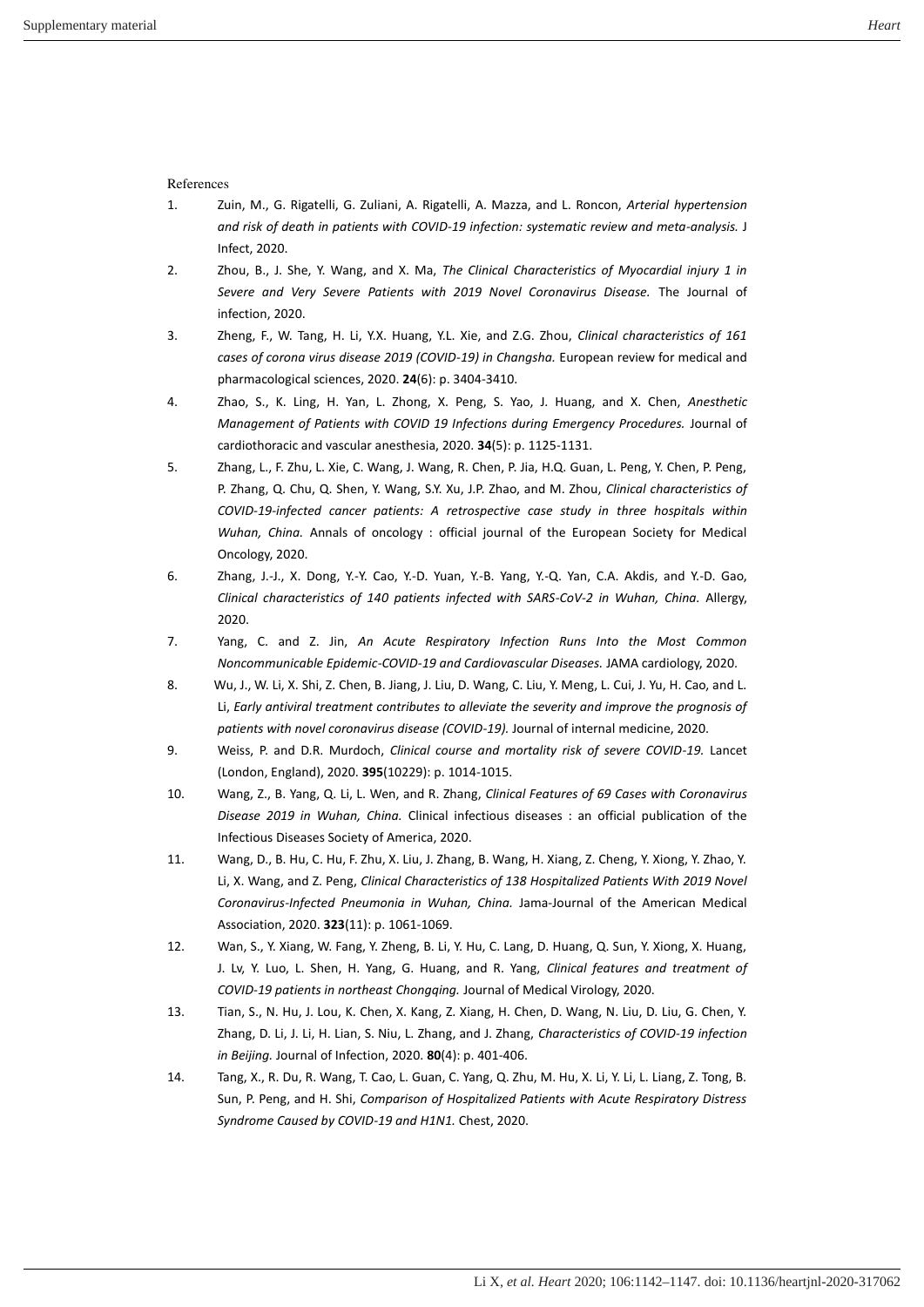- <span id="page-3-1"></span><span id="page-3-0"></span>15. Tang, N., D. Li, X. Wang, and Z. Sun, *Abnormal coagulation parameters are associated with poor prognosis in patients with novel coronavirus pneumonia.* Journal of Thrombosis and Haemostasis, 2020. **18**(4): p. 844-847.
- <span id="page-3-2"></span>16. Tang, N., H. Bai, X. Chen, J. Gong, D. Li, and Z. Sun, *Anticoagulant treatment is associated with decreased mortality in severe coronavirus disease 2019 patients with coagulopathy.* Journal of thrombosis and haemostasis : JTH, 2020.
- 17. Tam, C.C.F., K.S. Cheung, S. Lam, A. Wong, A. Yung, M. Sze, Y.M. Lam, C. Chan, T.C. Tsang, M. Tsui, H.F. Tse, and C.W. Siu, *Impact of Coronavirus Disease 2019 (COVID-19) Outbreak on ST-Segment-Elevation Myocardial Infarction Care in Hong Kong, China.* Circulation. Cardiovascular quality and outcomes, 2020: p. CIRCOUTCOMES120006631.
- <span id="page-3-4"></span><span id="page-3-3"></span>18. Sun, P., S. Qie, Z. Liu, J. Ren, K. Li, and J. Xi, *Clinical characteristics of hospitalized patients with SARS-CoV-2 infection: A single arm meta-analysis.* Journal of medical virology, 2020.
- <span id="page-3-5"></span>19. Sun, P., S. Qie, Z. Liu, J. Ren, K. Li, and J. Xi, *Clinical characteristics of 50 466 hospitalized patients with 2019-nCoV infection.* Journal of Medical Virology, 2020.
- 20. Rodriguez-Morales, A.J., J.A. Cardona-Ospina, E. Gutierrez-Ocampo, R. Villamizar-Pena, Y. Holguin-Rivera, J.P. Escalera-Antezana, L.E. Alvarado-Arnez, D.K. Bonilla-Aldana, C. Franco-Paredes, A.F. Henao-Martinez, A. Paniz-Mondolfi, G.J. Lagos-Grisales, E. Ramirez-Vallejo, J.A. Suarez, L.I. Zambrano, W.E. Villamil-Gomez, G.J. Balbin-Ramon, A.A. Rabaan, H. Harapan, K. Dhama, H. Nishiura, H. Kataoka, T. Ahmad, and R. Sah, *Clinical, laboratory and imaging features of COVID-19: A systematic review and meta-analysis.* Travel medicine and infectious disease, 2020: p. 101623-101623.
- <span id="page-3-6"></span>21. Onder, G., G. Rezza, and S. Brusaferro, *Case-Fatality Rate and Characteristics of Patients Dying in Relation to COVID-19 in Italy.* Jama, 2020.
- <span id="page-3-7"></span>22. Liu, K., Y.-Y. Fang, Y. Deng, W. Liu, M.-F. Wang, J.-P. Ma, W. Xiao, Y.-N. Wang, M.-H. Zhong, C.-H. Li, G.-C. Li, and H.-G. Liu, *Clinical characteristics of novel coronavirus cases in tertiary hospitals in Hubei Province.* Chinese medical journal, 2020.
- <span id="page-3-8"></span>23. Lippi, G., J. Wong, and B.M. Henry, *Hypertension and its severity or mortality in Coronavirus Disease 2019 (COVID-19): a pooled analysis.* Polish archives of internal medicine, 2020.
- <span id="page-3-9"></span>24. Lippi, G., C.J. Lavie, and F. Sanchis-Gomar, *Cardiac troponin I in patients with coronavirus disease 2019 (COVID-19): Evidence from a meta-analysis.* Progress in cardiovascular diseases, 2020.
- <span id="page-3-10"></span>25. Lippi, G., B.M. Henry, and F. Sanchis-Gomar, *Physical inactivity and cardiovascular disease at the time of coronavirus disease 2019 (COVID-19).* European journal of preventive cardiology, 2020: p. 2047487320916823-2047487320916823.
- <span id="page-3-11"></span>26. Lippi, G., M.H.S. de Oliveira, and B.M. Henry, *Chronic liver disease is not associated with severity or mortality in Coronavirus disease 2019 (COVID-19): a pooled analysis.* Eur J Gastroenterol Hepatol, 2020.
- <span id="page-3-12"></span>27. Liang, W.-H., W.-J. Guan, C.-C. Li, Y.-M. Li, H.-R. Liang, Y. Zhao, X.-Q. Liu, L. Sang, R.-C. Chen, C.-L. Tang, T. Wang, W. Wang, Q.-H. He, Z.-S. Chen, S.-S. Wong, M. Zanin, J. Liu, X. Xu, J. Huang, J.-F. Li, L.-M. Ou, B. Cheng, S. Xiong, Z.-H. Xie, Z.-Y. Ni, Y. Hu, L. Liu, H. Shan, C.-L. Lei, Y.-X. Peng, L. Wei, Y. Liu, Y.-H. Hu, P. Peng, J.-M. Wang, J.-Y. Liu, Z. Chen, G. Li, Z.-J. Zheng, S.-Q. Qiu, J. Luo, C.-J. Ye, S.-Y. Zhu, L.-L. Cheng, F. Ye, S.-Y. Li, J.-P. Zheng, N.-F. Zhang, N.-S. Zhong, and J.-X. He, *Clinical characteristics and outcomes of hospitalised patients with COVID-19 treated in Hubei (epicenter) and outside Hubei (non-epicenter): A Nationwide Analysis of China.* The European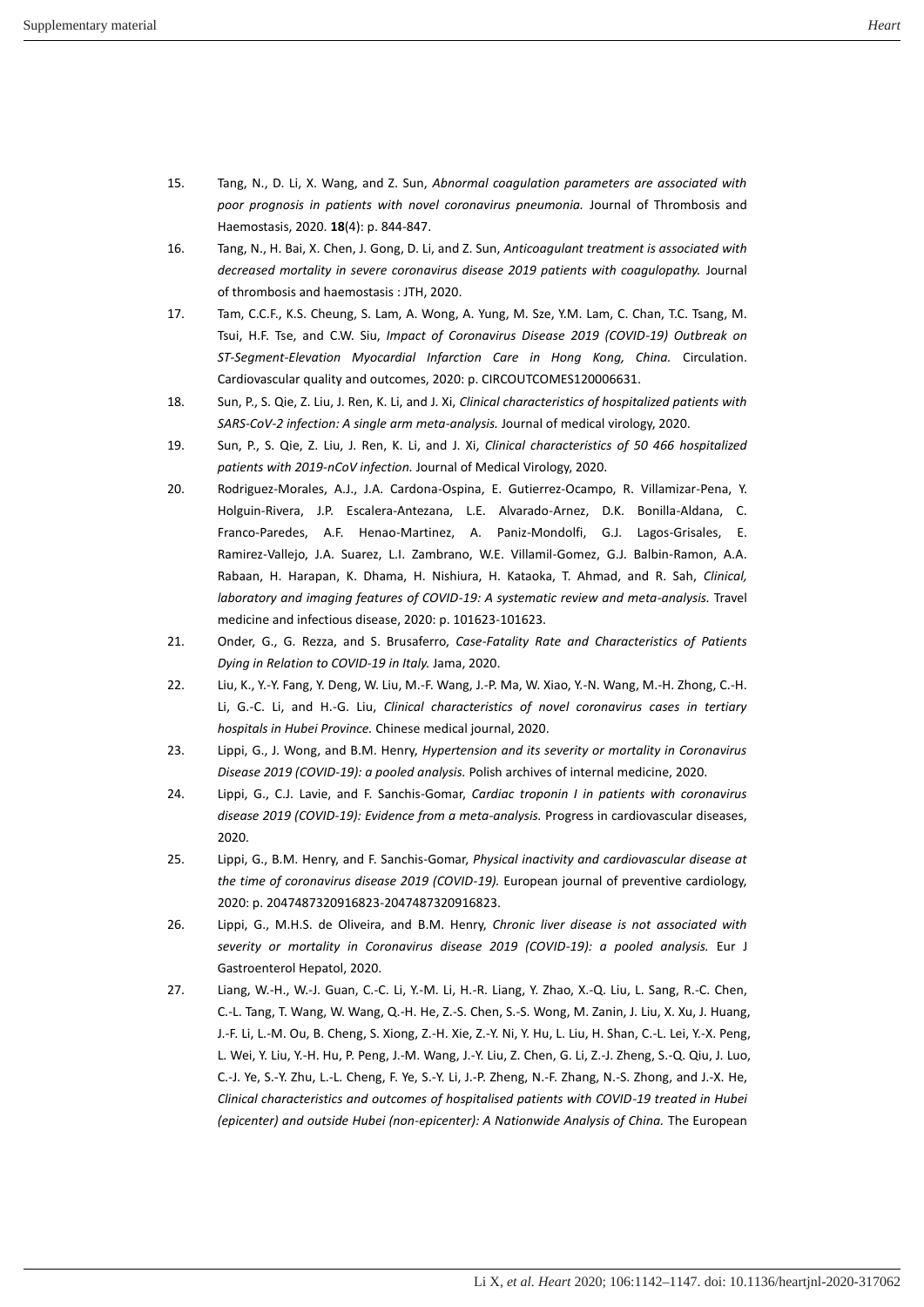respiratory journal, 2020.

- <span id="page-4-1"></span><span id="page-4-0"></span>28. Li, W., J. Zhang, S. Xiao, and L. Sun, *Characteristics of health worker fatality in China during the outbreak of COVID-19 infection.* The Journal of infection, 2020.
- <span id="page-4-2"></span>29. Li, K., J. Wu, F. Wu, D. Guo, L. Chen, Z. Fang, and C. Li, *The Clinical and Chest CT Features Associated with Severe and Critical COVID-19 Pneumonia.* Investigative radiology, 2020.
- 30. Lei, Z., H. Cao, Y. Jie, Z. Huang, X. Guo, J. Chen, L. Peng, H. Cao, X. Dai, J. Liu, X. Li, J. Zhu, W. Xu, D. Chen, Z. Gao, J. He, and B. Lin, *A cross-sectional comparison of epidemiological and clinical features of patients with coronavirus disease (COVID-19) in Wuhan and outside Wuhan, China.* Travel medicine and infectious disease, 2020: p. 101664-101664.
- <span id="page-4-4"></span><span id="page-4-3"></span>31. Lei, S., F. Jiang, W. Su, C. Chen, J. Chen, W. Mei, L.Y. Zhan, Y. Jia, L. Zhang, D. Liu, Z.Y. Xia, and Z. Xia, *Clinical characteristics and outcomes of patients undergoing surgeries during the incubation period of COVID-19 infection.* EClinicalMedicine, 2020.
- <span id="page-4-5"></span>32. Kang, Y.-J., *Mortality Rate of Infection With COVID-19 in Korea From the Perspective of Underlying Disease.* Disaster medicine and public health preparedness, 2020: p. 1-3.
- 33. Huang, C., Y. Wang, X. Li, L. Ren, J. Zhao, Y. Hu, L. Zhang, G. Fan, J. Xu, X. Gu, Z. Cheng, T. Yu, J. Xia, Y. Wei, W. Wu, X. Xie, W. Yin, H. Li, M. Liu, Y. Xiao, H. Gao, L. Guo, J. Xie, G. Wang, R. Jiang, Z. Gao, Q. Jin, J. Wang, and B. Cao, *Clinical features of patients infected with 2019 novel coronavirus in Wuhan, China.* Lancet, 2020. **395**(10223): p. 497-506.
- <span id="page-4-6"></span>34. Han, H., L. Xie, R. Liu, J. Yang, F. Liu, K. Wu, L. Chen, W. Hou, Y. Feng, and C. Zhu, *Analysis of heart injury laboratory parameters in 273 COVID-19 patients in one hospital in Wuhan, China.* Journal of medical virology, 2020.
- <span id="page-4-7"></span>35. Guan, W.-J., Z.-Y. Ni, Y. Hu, W.-H. Liang, C.-Q. Ou, J.-X. He, L. Liu, H. Shan, C.-L. Lei, D.S.C. Hui, B. Du, L.-J. Li, G. Zeng, K.-Y. Yuen, R.-C. Chen, C.-L. Tang, T. Wang, P.-Y. Chen, J. Xiang, S.-Y. Li, J.-L. Wang, Z.-J. Liang, Y.-X. Peng, L. Wei, Y. Liu, Y.-H. Hu, P. Peng, J.-M. Wang, J.-Y. Liu, Z. Chen, G. Li, Z.-J. Zheng, S.-Q. Qiu, J. Luo, C.-J. Ye, S.-Y. Zhu, and N.-S. Zhong, *Clinical Characteristics of Coronavirus Disease 2019 in China.* The New England journal of medicine, 2020.
- <span id="page-4-8"></span>36. Gaze, D.C., *ANNALS EXPRESS: On the Clinical Utility of Cardiac Troponin measurement in COVID-19 Infection.* Annals of clinical biochemistry, 2020: p. 4563220921888-4563220921888.
- <span id="page-4-9"></span>37. Fu, L., B. Wang, T. Yuan, X. Chen, Y. Ao, T. Fitzpatrick, P. Li, Y. Zhou, Y. Lin, Q. Duan, G. Luo, S. Fan, Y. Lu, A. Feng, Y. Zhan, B. Liang, W. Cai, L. Zhang, X. Du, Y. Shu, L. Li, and H. Zou, *Clinical characteristics of coronavirus disease 2019 (COVID-19) in China: a systematic review and meta-analysis.* J Infect, 2020.
- <span id="page-4-10"></span>38. Feng, Y., Y. Ling, T. Bai, Y. Xie, J. Huang, J. Li, W. Xiong, D. Yang, R. Chen, F. Lu, Y. Lu, and X. Liu, *COVID-19 with Different Severity: A Multi-center Study of Clinical Features.* 2020.
- <span id="page-4-11"></span>39. Du, R.-H., L.-M. Liu, W. Yin, W. Wang, L.-L. Guan, M.-L. Yuan, Y.-L. Li, Y. Hu, X.-Y. Li, B. Sun, P. Peng, and H.-Z. Shi, *Hospitalization and Critical Care of 109 Decedents with COVID-19 Pneumonia in Wuhan, China.* Annals of the American Thoracic Society, 2020.
- 40. Dong, N., J. Cai, Y. Zhou, J. Liu, and F. Li, *End-stage Heart Failure with COVID-19: Strong Evidence of Myocardial Injury by 2019-nCoV.* JACC. Heart failure, 2020.
- <span id="page-4-12"></span>41. Conticini, E., B. Frediani, and D. Caro, *Can atmospheric pollution be considered a co-factor in extremely high level of SARS-CoV-2 lethality in Northern Italy?* Environmental pollution (Barking, Essex : 1987), 2020: p. 114465-114465.
- <span id="page-4-14"></span><span id="page-4-13"></span>42. Chen, N., M. Zhou, X. Dong, J. Qu, F. Gong, Y. Han, Y. Qiu, J. Wang, Y. Liu, Y. Wei, J.a. Xia, T. Yu,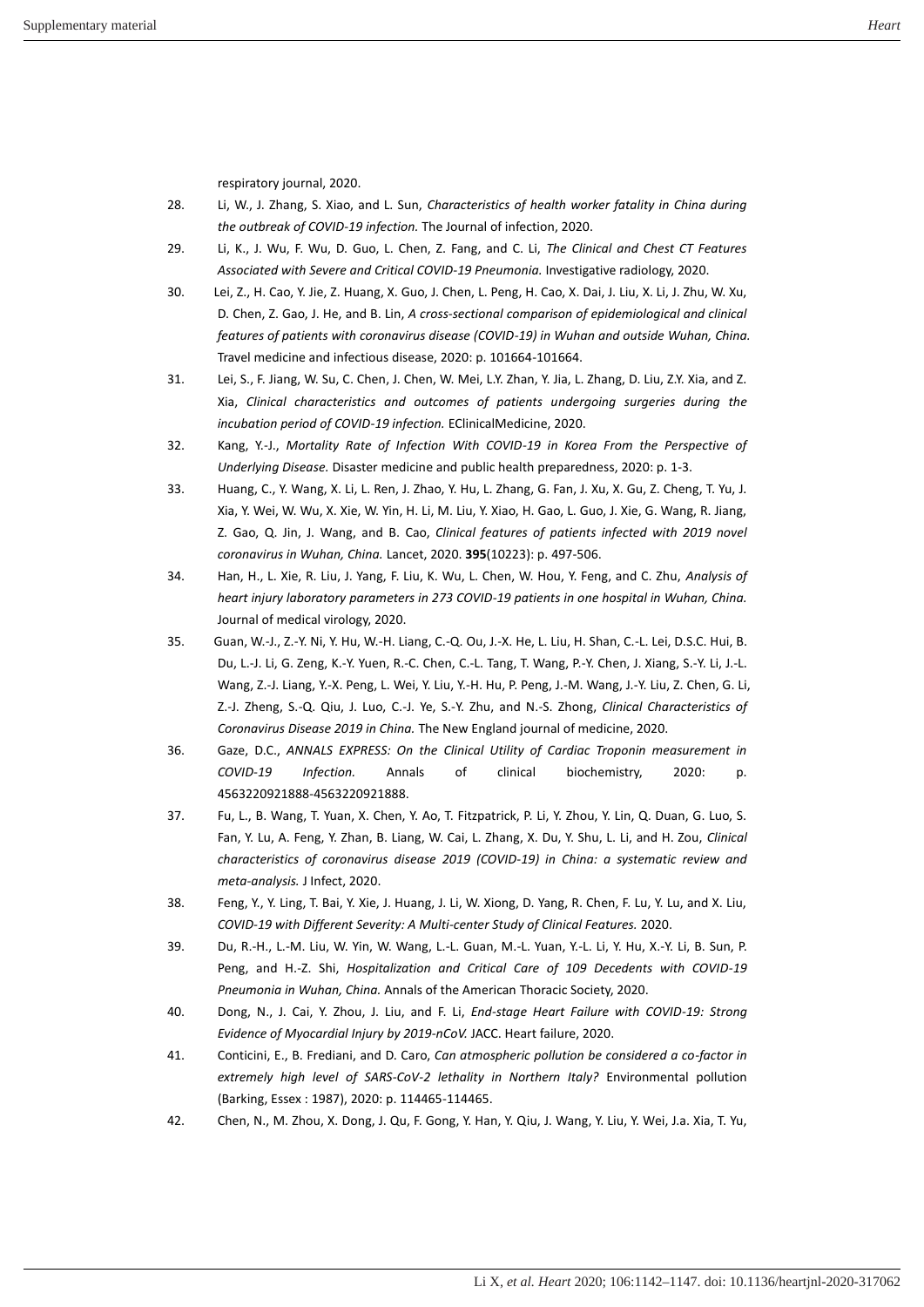X. Zhang, and L. Zhang, *Epidemiological and clinical characteristics of 99 cases of 2019 novel coronavirus pneumonia in Wuhan, China: a descriptive study.* Lancet, 2020. **395**(10223): p. 507-513.

- <span id="page-5-1"></span><span id="page-5-0"></span>43. Chen, C., C. Chen, J.T. Yan, N. Zhou, J.P. Zhao, and D.W. Wang, *[Analysis of myocardial injury in patients with COVID-19 and association between concomitant cardiovascular diseases and severity of COVID-19].* Zhonghua xin xue guan bing za zhi, 2020. **48**(0): p. E008-E008.
- <span id="page-5-2"></span>44. Cai, Q., D. Huang, P. Ou, H. Yu, Z. Zhu, Z. Xia, Y. Su, Z. Ma, Y. Zhang, Z. Li, Q. He, L. Liu, Y. Fu, and J. Chen, *COVID-19 in a Designated Infectious Diseases Hospital Outside Hubei Province, China.* Allergy, 2020.
- <span id="page-5-3"></span>45. Bonow, R.O., G.C. Fonarow, P.T. O'Gara, and C.W. Yancy, *Association of Coronavirus Disease 2019 (COVID-19) With Myocardial Injury and Mortality.* JAMA cardiology, 2020.
- <span id="page-5-4"></span>46. Al-Rousan, N. and H. Al-Najjar, *Data Analysis of Coronavirus CoVID-19 Epidemic in South Korea Based on Recovered and Death Cases.* Journal of medical virology, 2020.
- <span id="page-5-5"></span>47. Linschoten And, M. and F.W. Asselbergs, *CAPACITY-COVID: a European registry to determine the role of cardiovascular disease in the COVID-19 pandemic.* European heart journal, 2020.
- 48. *Preliminary Estimates of the Prevalence of Selected Underlying Health Conditions Among Patients with Coronavirus Disease 2019 - United States, February 12-March 28, 2020.* MMWR. Morbidity and mortality weekly report, 2020. **69**(13): p. 382-386.
- <span id="page-5-6"></span>49. Leung, C., *Clinical features of deaths in the novel coronavirus epidemic in China.* Reviews in medical virology, 2020: p. e2103-e2103.
- <span id="page-5-7"></span>50. Grein, J., N. Ohmagari, D. Shin, G. Diaz, E. Asperges, A. Castagna, T. Feldt, G. Green, M.L. Green, F.-X. Lescure, E. Nicastri, R. Oda, K. Yo, E. Quiros-Roldan, A. Studemeister, J. Redinski, S. Ahmed, J. Bernett, D. Chelliah, D. Chen, S. Chihara, S.H. Cohen, J. Cunningham, A. D'Arminio Monforte, S. Ismail, H. Kato, G. Lapadula, E. L'Her, T. Maeno, S. Majumder, M. Massari, M. Mora-Rillo, Y. Mutoh, D. Nguyen, E. Verweij, A. Zoufaly, A.O. Osinusi, A. DeZure, Y. Zhao, L. Zhong, A. Chokkalingam, E. Elboudwarej, L. Telep, L. Timbs, I. Henne, S. Sellers, H. Cao, S.K. Tan, L. Winterbourne, P. Desai, R. Mera, A. Gaggar, R.P. Myers, D.M. Brainard, R. Childs, and T. Flanigan, *Compassionate Use of Remdesivir for Patients with Severe Covid-19.* The New England journal of medicine, 2020.
- <span id="page-5-8"></span>51. Dey, S.K., M.M. Rahman, U.R. Siddiqi, and A. Howlader, *Analyzing the epidemiological outbreak of COVID-19: A visual exploratory data analysis approach.* Journal of Medical Virology, 2020.
- <span id="page-5-9"></span>52. Bansal, M., *Cardiovascular disease and COVID-19.* Diabetes & metabolic syndrome, 2020. **14**(3): p. 247-250.
- <span id="page-5-10"></span>53. Wu, C., X. Chen, Y. Cai, J.a. Xia, X. Zhou, S. Xu, H. Huang, L. Zhang, X. Zhou, C. Du, Y. Zhang, J. Song, S. Wang, Y. Chao, Z. Yang, J. Xu, X. Zhou, D. Chen, W. Xiong, L. Xu, F. Zhou, J. Jiang, C. Bai, J. Zheng, and Y. Song, *Risk Factors Associated With Acute Respiratory Distress Syndrome and Death in Patients With Coronavirus Disease 2019 Pneumonia in Wuhan, China.* JAMA internal medicine, 2020.
- <span id="page-5-11"></span>54. Wang, L., W. He, X. Yu, D. Hu, M. Bao, H. Liu, J. Zhou, and H. Jiang, *Coronavirus Disease 2019 in elderly patients: characteristics and prognostic factors based on 4-week follow-up.* The Journal of infection, 2020.
- <span id="page-5-12"></span>55. Ruan, Q., K. Yang, W. Wang, L. Jiang, and J. Song, *Clinical predictors of mortality due to COVID-19 based on an analysis of data of 150 patients from Wuhan, China.* Intensive Care